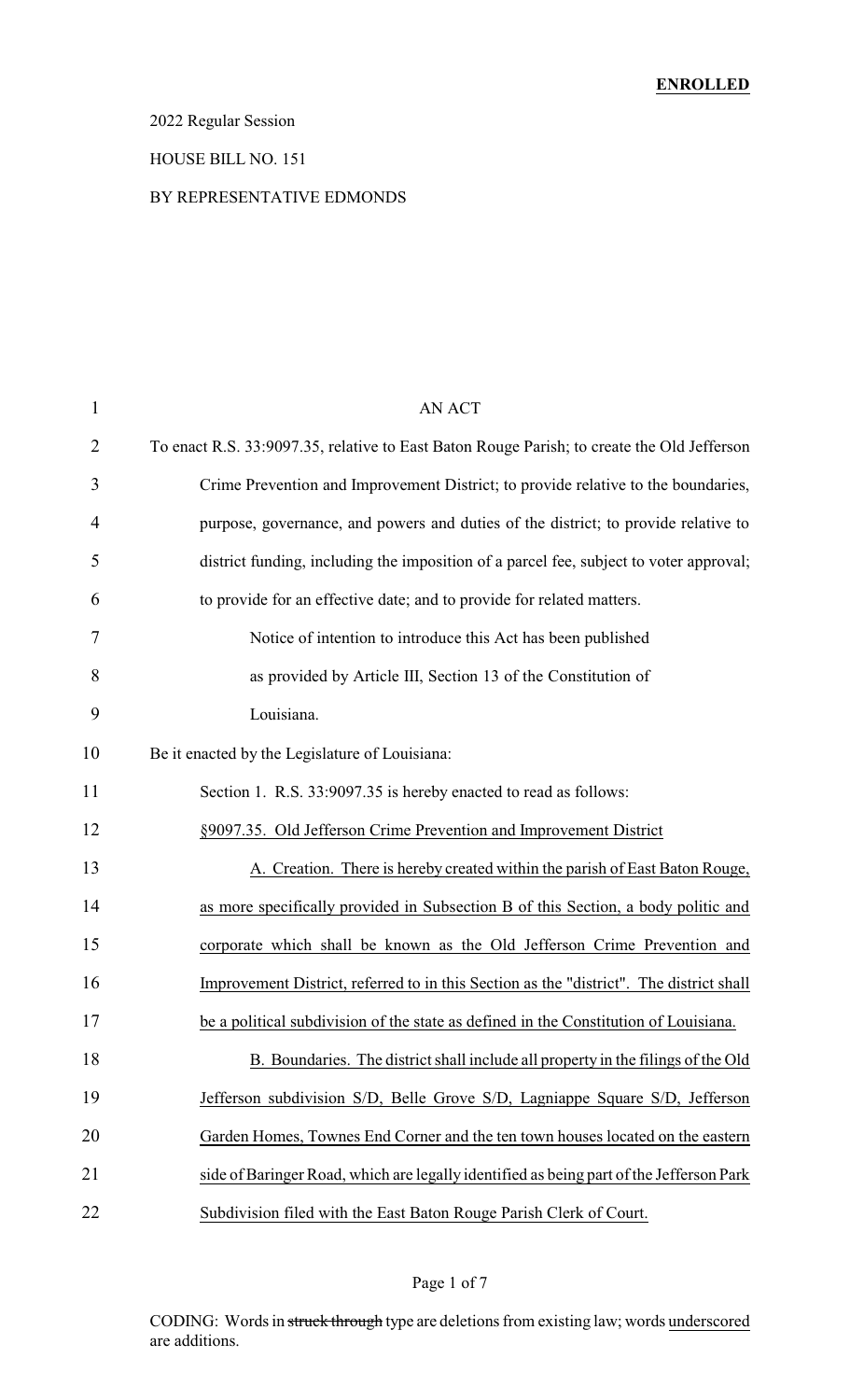| 1              | C. Purpose. The purpose of the district shall be to aid in crime prevention,            |
|----------------|-----------------------------------------------------------------------------------------|
| $\overline{2}$ | to enhance security within the district, to provide for an increase in security patrols |
| 3              | in the district, and to provide for the overall betterment of the district.             |
| 4              | D. Governance. (1) The district shall be governed by a seven-member board               |
| 5              | of commissioners, referred to in this Section as the "board". The board shall be        |
| 6              | composed as follows:                                                                    |
| 7              | (a) The board of directors of the Old Jefferson Neighborhood Association                |
| 8              | shall appoint four members.                                                             |
| 9              | The member of the Louisiana House of Representatives whose district<br>(b)              |
| 10             | encompasses all or the greater portion of the area of the district shall appoint one    |
| 11             | member.                                                                                 |
| 12             | The member of the Louisiana Senate whose district encompasses all or<br>(c)             |
| 13             | the greater portion of the area of the district shall appoint one member.               |
| 14             | The assessor for the parish of East Baton Rouge shall appoint one<br>(d)                |
| 15             | member.                                                                                 |
| 16             | All members of the board shall own property and reside within the<br>(2)                |
| 17             | district and shall be qualified voters of the district.                                 |
| 18             | $(3)(a)$ Members shall serve four-year terms after the initial terms as provided        |
| 19             | in this Subparagraph. Two members shall serve an initial term of one year; two shall    |
| 20             | serve two years; two shall serve three years; and one shall serve four years, as        |
| 21             | determined by lot at the first meeting of the board.                                    |
| 22             | (b) Members shall be eligible for reappointment.                                        |
| 23             | (4) Any vacancy in the membership of the board shall be filled in the manner            |
| 24             | of the original appointment. If the appointing authority responsible for the            |
| 25             | appointment of a member fails to fill a vacancy within thirty days, the remaining       |
| 26             | members of the board may appoint an interim successor to serve until the position       |
| 27             | is filled by the appointing authority.                                                  |
| 28             | The board shall elect from its members a chairman, a vice chairman, a<br>(5)            |
| 29             | secretary, a treasurer, and such other officers as it deems necessary. The duties of    |
| 30             | the officers shall be fixed by the bylaws adopted by the board.                         |

# Page 2 of 7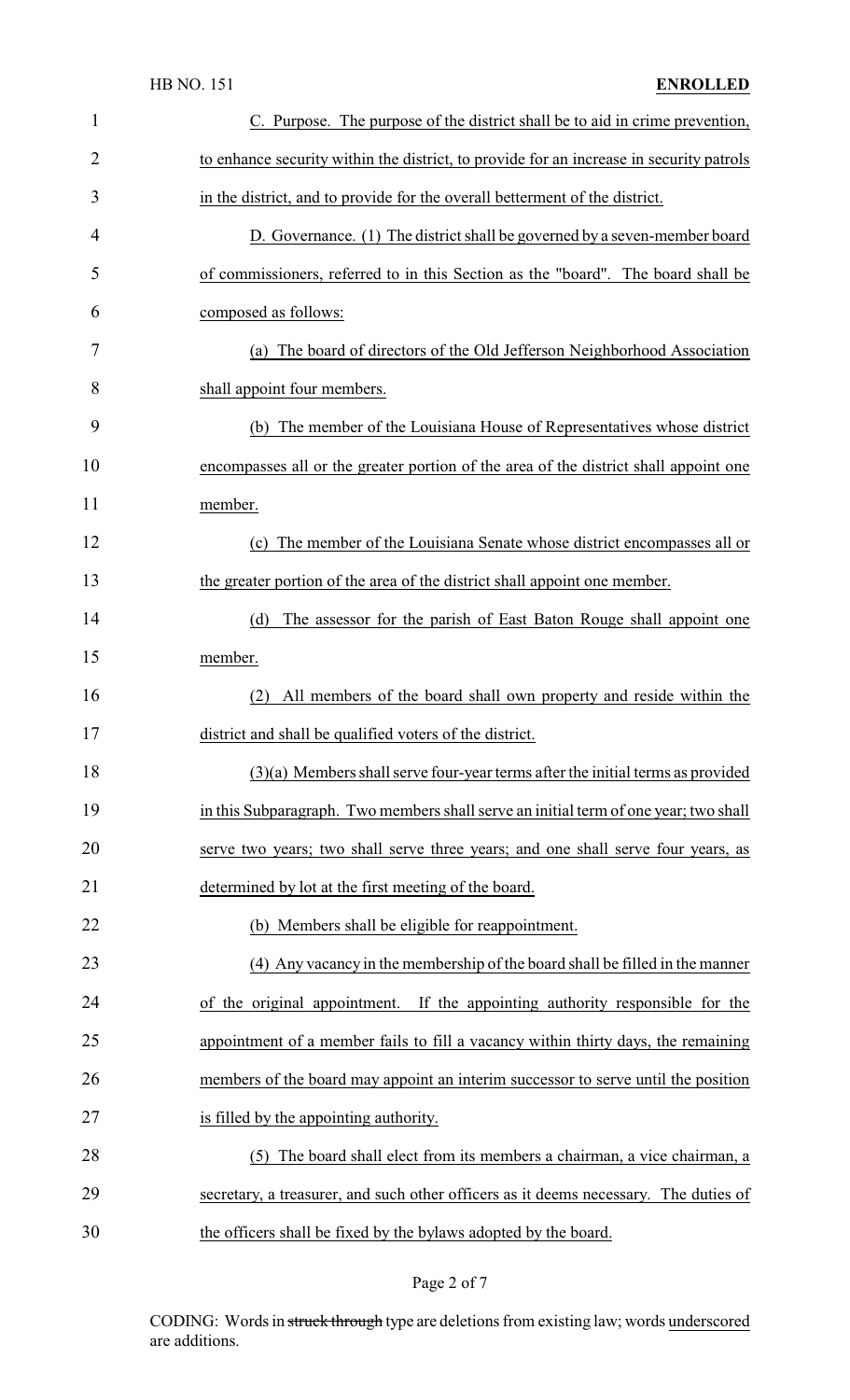### HB NO. 151 **ENROLLED**

| $\mathbf{1}$   | (6) The members of the board shall serve without compensation but shall be              |
|----------------|-----------------------------------------------------------------------------------------|
| $\overline{2}$ | reimbursed for reasonable out-of-pocket expenses directly related to the governance     |
| 3              | of the district, not to exceed one hundred dollars per year.                            |
| 4              | The board shall keep minutes of all meetings and shall make them<br>(7)                 |
| 5              | available through the secretary of the board. The minute books and archives of the      |
| 6              | district shall be maintained by the secretary of the board. The monies, funds, and      |
| 7              | accounts of the district shall be in the official custody of the board.                 |
| 8              | (8) The board shall adopt such rules and regulations as it deems necessary              |
| 9              | or advisable for conducting its business affairs. The board shall hold regular          |
| 10             | meetings as shall be provided for in the bylaws and may hold special meetings at        |
| 11             | such times and places within East Baton Rouge Parish as may be prescribed in the        |
| 12             | bylaws.                                                                                 |
| 13             | (9) A majority of the membership of the board shall constitute a quorum for             |
| 14             | the transaction of business, and an official action of the board requires the favorable |
| 15             | vote of a majority of those members present and voting. All members of the board        |
| 16             | shall be voting members.                                                                |
| 17             | (10) The domicile of the board shall be in East Baton Rouge Parish                      |
| 18             | E. Powers and duties. The district, acting through its board, shall have the            |
| 19             | following powers and duties:                                                            |
| 20             | (1) To sue and be sued.                                                                 |
| 21             | To adopt, use, and alter at will a corporate seal.                                      |
| 22             | (3) To receive and expend funds collected pursuant to Subsections F and G               |
| 23             | of this Section and in accordance with a budget adopted as provided by Subsection       |
| 24             | H of this Section.                                                                      |
| 25             | To enter into contracts with individuals or entities, private or public.<br>(4)         |
| 26             | To provide or enhance security patrols in the district, to provide for<br>(5)           |
| 27             | improved lighting, signage, or matters relating to the security of the district, to     |
| 28             | provide for the beautification of and improvement to the district, and to provide       |
| 29             | generally for the overall betterment of the district.                                   |

# Page 3 of 7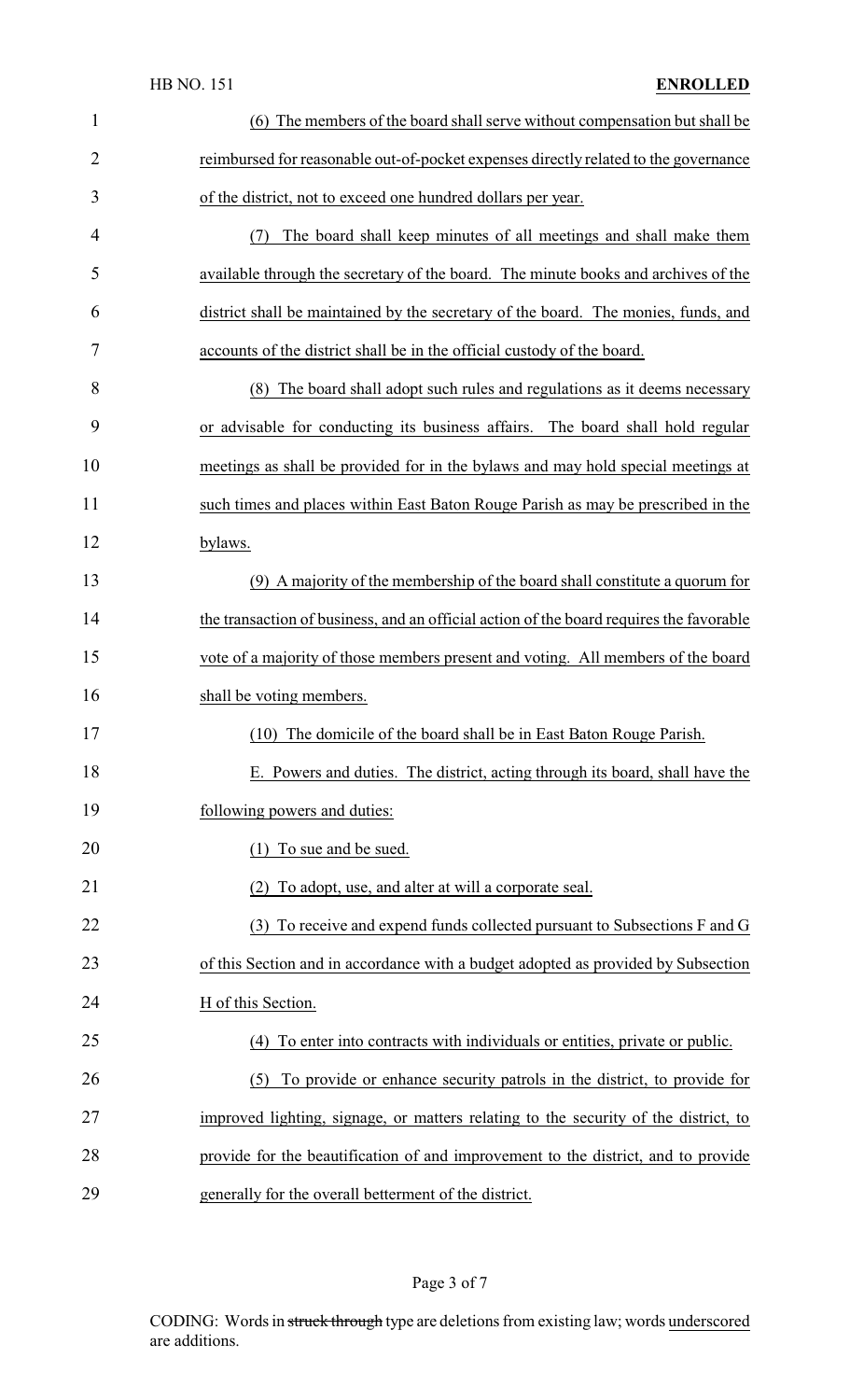### HB NO. 151 **ENROLLED**

| $\mathbf{1}$ | (6) To enter into contracts and agreements with one or more other districts               |
|--------------|-------------------------------------------------------------------------------------------|
| 2            | for the joint security, improvement, or betterment of all participating districts.        |
| 3            | (7) To provide for such services and make such expenditures as the board                  |
| 4            | deems proper to carry out the purposes of the district.                                   |
| 5            | (8) To acquire or lease items and supplies which the board deems proper to                |
| 6            | carry out the purposes of the district.                                                   |
| 7            | (9) To procure and maintain liability insurance against any personal or legal             |
| 8            | liability of a board member that may be asserted or incurred based upon service as        |
| 9            | a member of the board or that may arise as a result of actions taken within the scope     |
| 10           | and discharge of duties as a member of the board.                                         |
| 11           | (10) To perform or have performed any other function or activity necessary                |
| 12           | or appropriate to carry out the purposes of the district or for the overall betterment    |
| 13           | of the district.                                                                          |
| 14           | F. Parcel fee. The governing authority of the district may impose and collect             |
| 15           | a parcel fee within the district subject to and in accordance with the provisions of this |
| 16           | Subsection:                                                                               |
| 17           | $(1)(a)$ The fee shall be imposed on each improved and unimproved parcel                  |
| 18           | located within the district.                                                              |
| 19           | For purposes of this Section, a parcel shall be defined as a lot, a<br>(b)                |
| 20           | subdivided portion of ground, or an individual tract within filings of Old Jefferson      |
| 21           | Subdivision, and which is listed on the tax rolls for assessment of property taxes. The   |
| 22           | owner of the parcel shall be responsible for payment of the fee.                          |
| 23           | The amount of the fee shall be as provided in a duly adopted<br>(2)(a)                    |
| 24           | resolution of the board. The fee shall be a flat fee per parcel not to exceed one         |
| 25           | hundred fifty dollars per year for each parcel; however, the initial fee for the first    |
|              | calendar year shall not exceed one hundred dollars per parcel.                            |
| 26           | (b) The board may increase the fee one time during each subsequent calendar               |
| 27           |                                                                                           |
| 28           | year not to exceed five percent of the amount of the fee imposed during the previous      |
| 29           | calendar year; however, the amount of the fee shall not exceed the maximum amount         |

# Page 4 of 7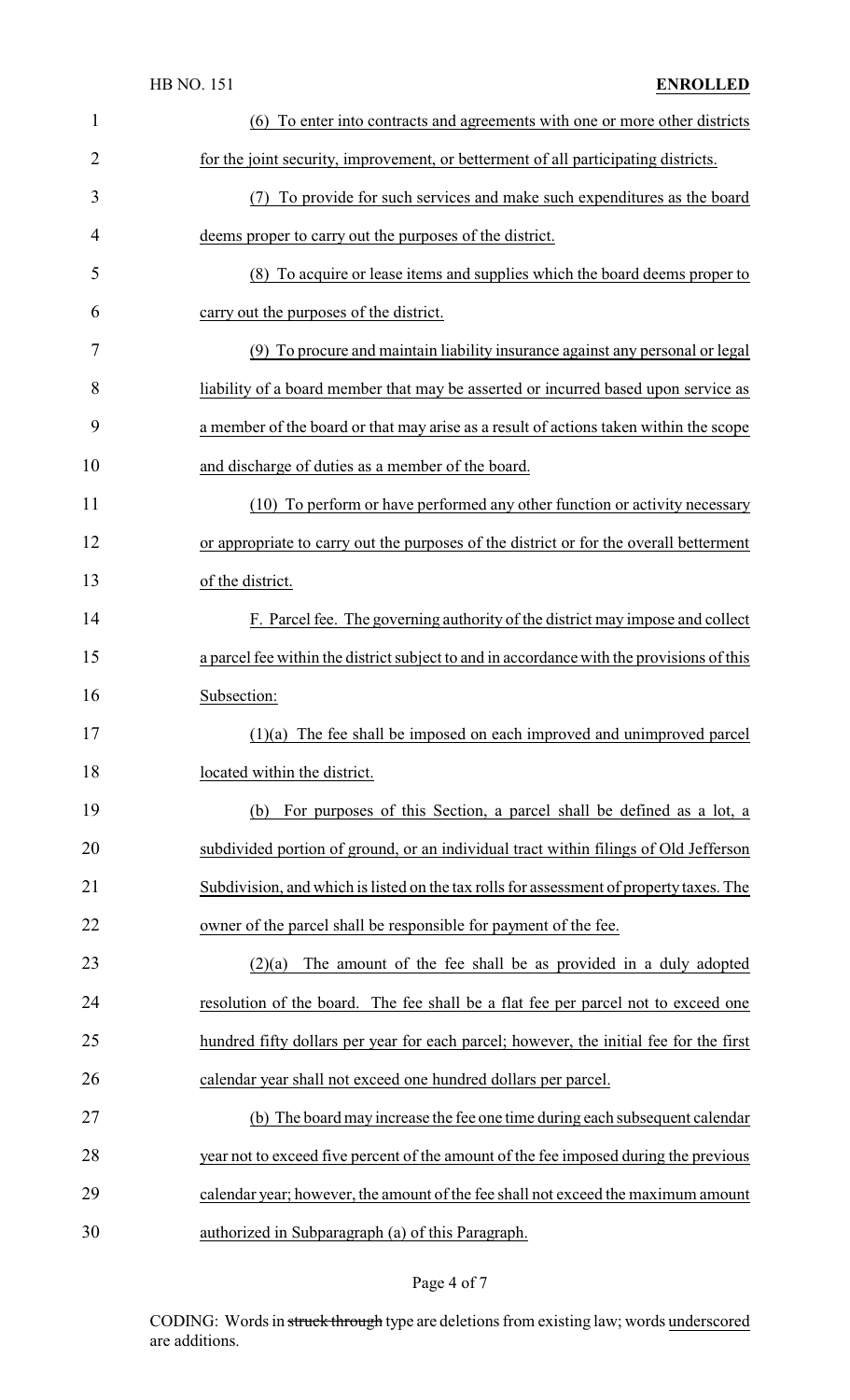| $\mathbf{1}$   | Notwithstanding the provisions of Subparagraphs (a) and (b) of this<br>(c)               |
|----------------|------------------------------------------------------------------------------------------|
| $\overline{2}$ | Paragraph, owners who have been granted the Louisiana Special Assessment Level           |
| 3              | pursuant to Article VII, Section $18(G)(1)$ of the Constitution of Louisiana shall be    |
| 4              | charged fifty percent of the parcel fee charged to other owners.                         |
| 5              | (d) No fee may be imposed or increased pursuant to the provisions of this                |
| 6              | Subsection unless the question of its imposition and the board's authority to increase   |
| 7              | the fee has been approved by a majority of the registered voters of the district who     |
| 8              | vote on the proposition at an election held for that purpose in accordance with the      |
| 9              | Louisiana Election Code.                                                                 |
| 10             | (e) If approved, the fee and the board's authority to increase the fee shall             |
| 11             | expire in ten years, but the fee and the board's authority to increase the fee may be    |
| 12             | renewed if approved by a majority of the registered voters of the district voting on     |
| 13             | the proposition at an election as provided in Subparagraph (d) of this Paragraph. If     |
| 14             | the fee and board's authority to increase the fee is renewed, the term of the            |
| 15             | imposition of the fee shall be as provided in the proposition authorizing such           |
| 16             | renewal, not to exceed ten years.                                                        |
| 17             | (3) The fee shall be collected at the same time and in the same manner as ad             |
| 18             | valorem taxes are collected for East Baton Rouge Parish. The tax collector shall         |
| 19             | collect and remit to the district all amounts collected not more than sixty days after   |
| 20             | collection; however, the district may enter into an agreement with the tax collector     |
| 21             | to authorize retention of an annual collection fee, not to exceed one percent of the     |
| 22             | amount collected.                                                                        |
| 23             | (4) Any parcel fee which is unpaid shall be added to the tax rolls of East               |
| 24             | Baton Rouge Parish and shall be enforced with the same authority and subject to the      |
| 25             | same penalties and procedures as unpaid ad valorem taxes.                                |
| 26             | G. Additional contributions. The district may solicit, accept, and expend                |
| 27             | additional voluntary contributions and grants to carry out the purposes of the district. |
| 28             | H. Budget. (1) The board shall adopt an annual budget in accordance with                 |
| 29             | the Louisiana Local Government Budget Act, R.S. 39:1301 et seq.                          |

# Page 5 of 7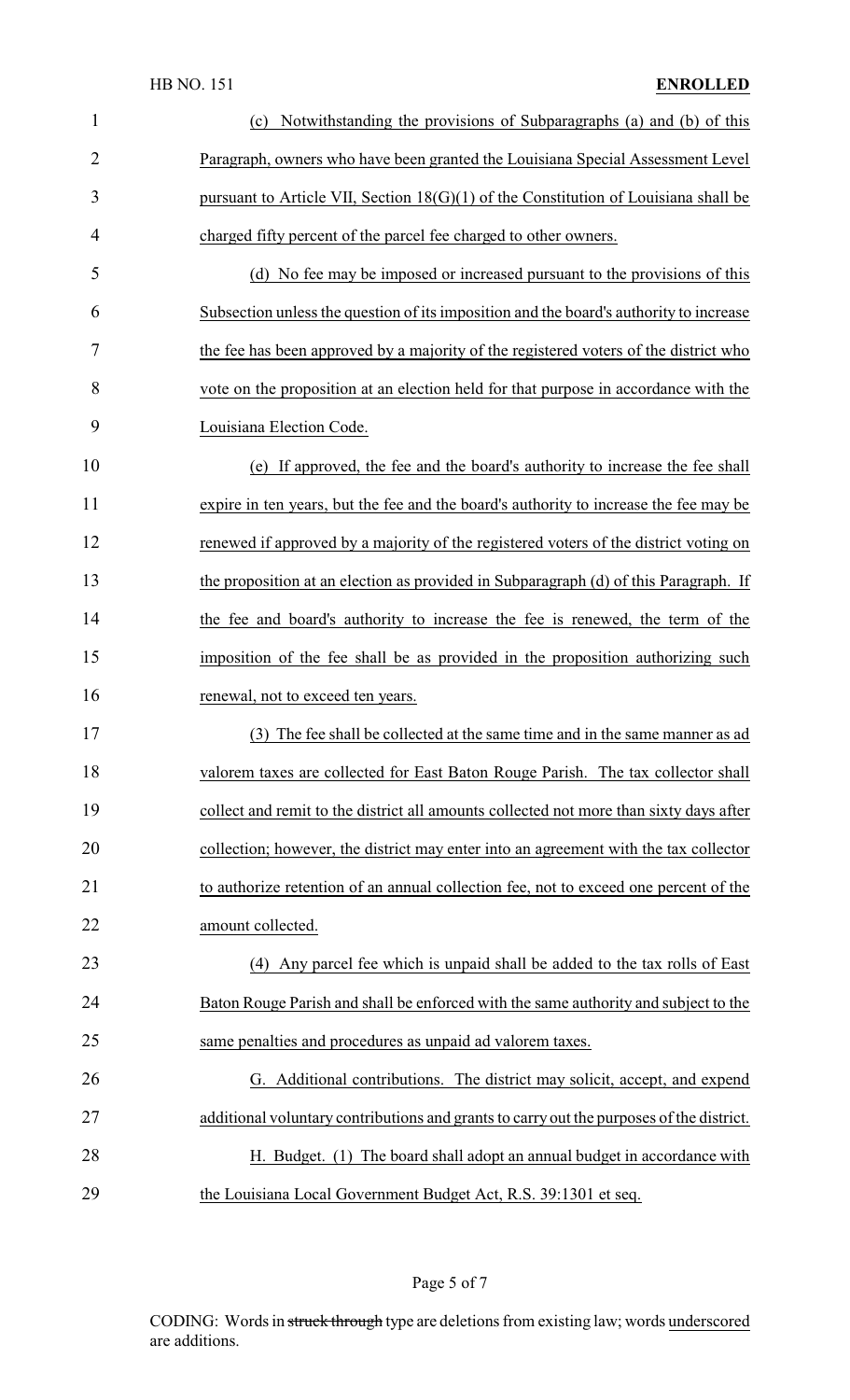| 1  | The district shall be subject to audit by the legislative auditor pursuant              |
|----|-----------------------------------------------------------------------------------------|
| 2  | to R.S. 24:513.                                                                         |
| 3  | I. Miscellaneous provisions. (1) It is the purpose and intent of this Section           |
| 4  | that any additional law enforcement personnel and services provided for through the     |
| 5  | fees authorized in this Section shall be supplemental to, and not in lieu of, personnel |
| 6  | and services to be provided in the district by publicly funded law enforcement          |
| 7  | agencies.                                                                               |
| 8  | (2) If the district ceases to exist, any funds, equipment, and property of the          |
| 9  | district shall be transmitted to the governing authority of the municipality in which   |
| 10 | the district is located if the district was located within the boundaries of an         |
| 11 | incorporated area or to the governing authority of the parish of East Baton Rouge if    |
| 12 | the district was not located within the boundaries of an incorporated area and shall    |
| 13 | be used only within the district for the purposes set forth in this Section.            |
| 14 | J. Indemnification and exculpation. (1) The district shall indemnify its                |
| 15 | officers and board members to the fullest extent permitted by R.S. 12:227, as fully     |
| 16 | as if the district were a nonprofit corporation governed thereby, and as may be         |
| 17 | provided in the district's bylaws.                                                      |
| 18 | (2) No board member or officer of the district shall be liable to the district          |
| 19 | or to any individual who resides, owns property, visits, or otherwise conducts          |
| 20 | business in the district for monetary damages, for breach of his duties as a board      |
| 21 | member or officer, provided that this provision shall not eliminate or limit the        |
| 22 | liability of a board member or officer for any of the following:                        |
| 23 | Acts or omissions not in good faith or which involve intentional<br>(a)                 |
| 24 | misconduct or a knowing violation of law.                                               |
| 25 | Any transaction from which he or she derived an improper personal<br>(b)                |
| 26 | benefit.                                                                                |
| 27 | To the fullest extent permitted by R.S. 9:2792 et seq., including R.S.<br>(3)           |
| 28 | 9:2792.1 through 2792.9, a person serving the district as a board member or officer     |
| 29 | shall not be individually liable for any act or omission arising out of the performance |
| 30 | of his duties.                                                                          |

# Page 6 of 7